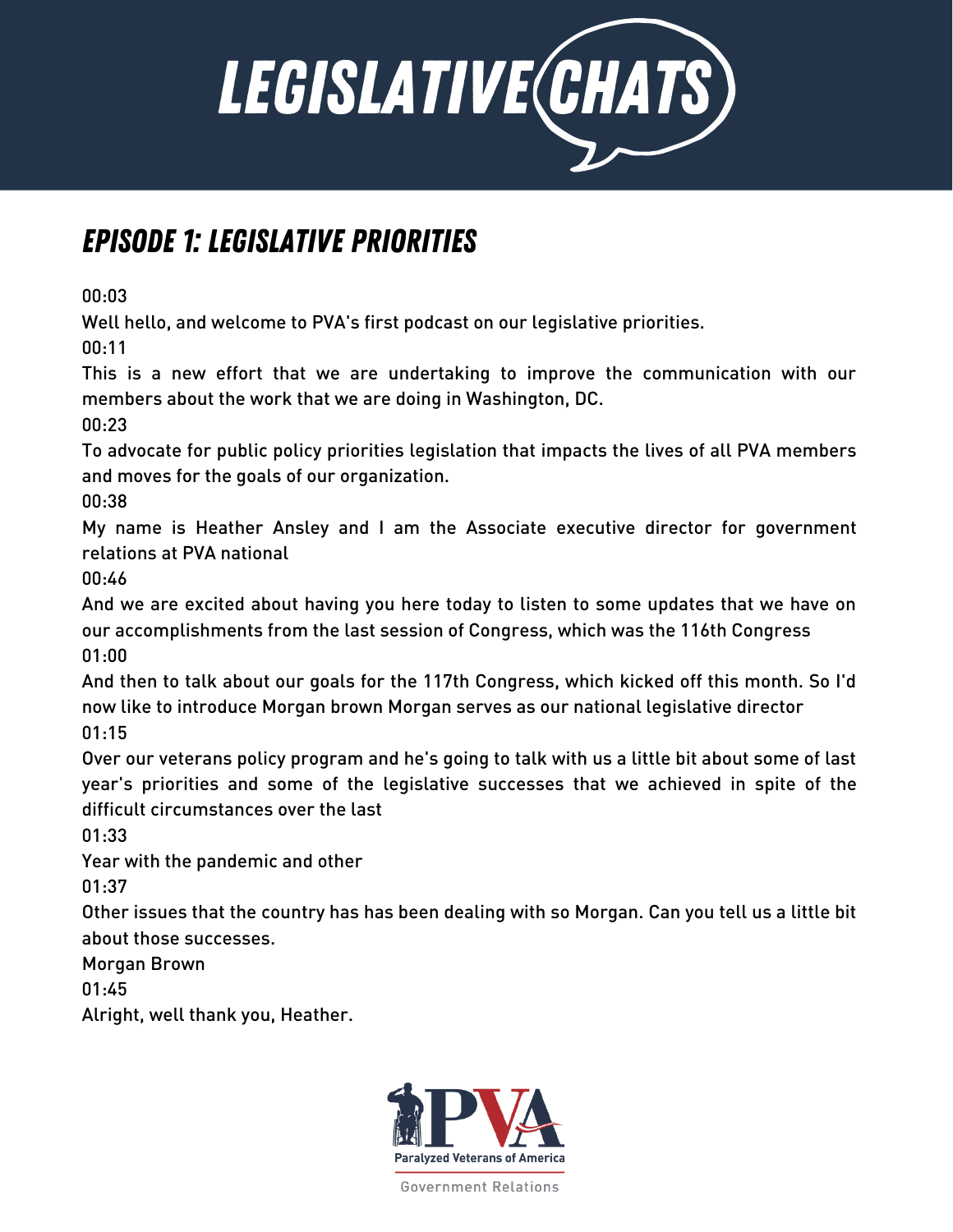PVA began last year with about 10 major legislative goals in mind, we wanted to continue oversight of the VA mission X implementation.

01:58

We wanted to improve access to vas long term services and supports, which includes the as newly expanded caregiver program.

02:07

We wanted to ensure access to IVF services. We wanted to improve care of women veterans. We also saw benefit improvements for catastrophically disabled veterans.

02:19

Such as increasing the automobile allowance grant and ensuring that veterans receive appropriate automotive adaptive equipment reimbursement

02:29

Addressing the transportation needs of non service connected veterans to help restore promote and preserve the highest state of health possible

02:37

And prioritizing claims for especially adaptive housing for veterans with ALS and increasing the amount and usability of the SH grant program for all catastrophically disabled veterans and finally we saw to improve benefits for surviving spouses of

02:55

So catastrophically disabled veterans by raising the amount of compensation. They were eligible to receive

03:02

And so I just wanted to give you a sampling of some of the major legislation we help past and these include HR 3504 the Ryan Kuhls and Paul Benne specially adaptive housing improvement grant of

03:18

This is one of our major legislative efforts that provided improvements to VA adaptive housing and educational assistance programs.

03:30

S.

03:31

The team veteran caregivers act required VA to formally recognized caregivers of veterans notify veterans and caregivers of clinical determinations.

03:41

Relating to the eligibility of the family caregiver program and temporarily extended benefits for veterans who are determined ineligible for the family caregiver program. And then finally, HR 7105

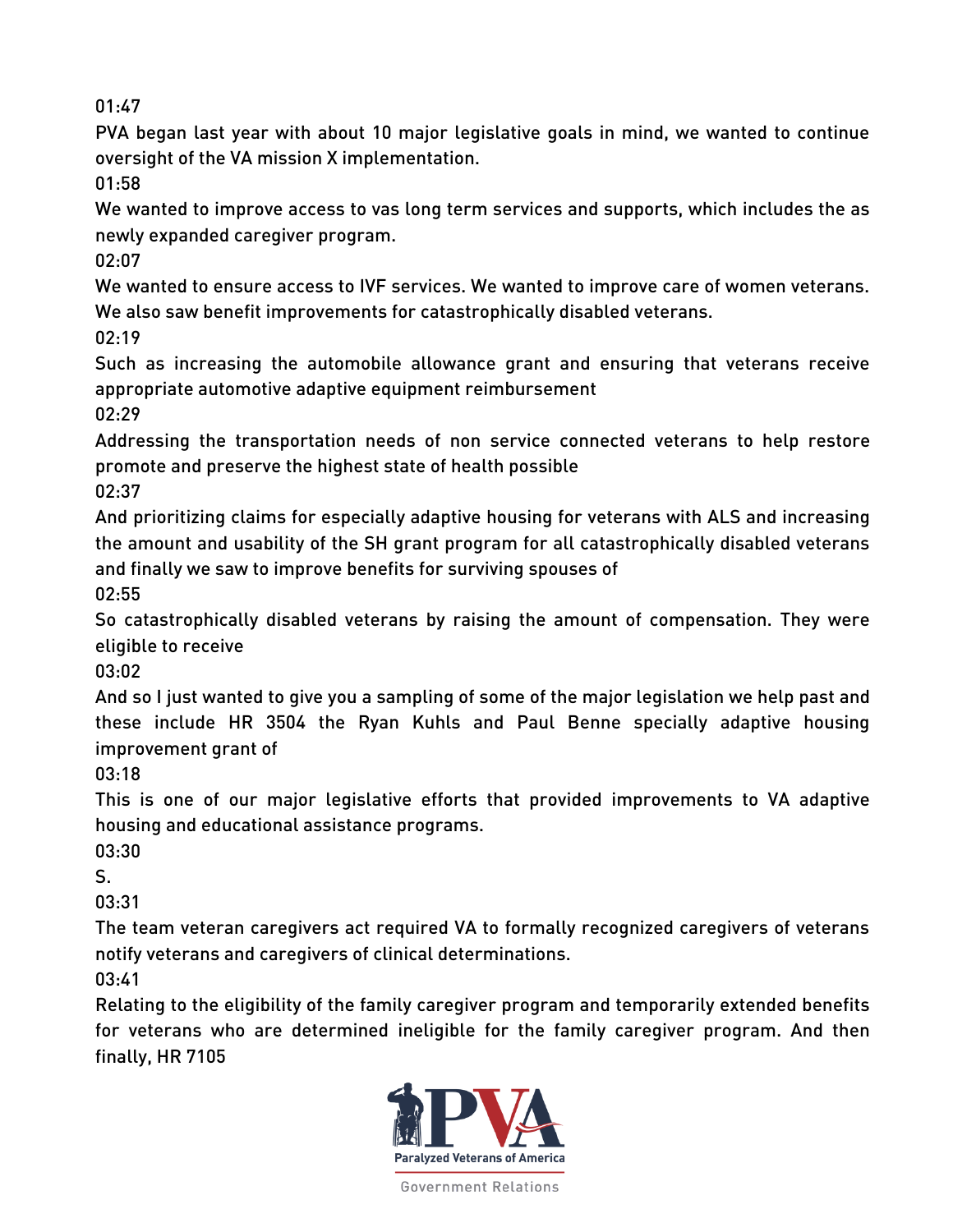Of the very large omnibus bill which is namely Johnny Isaacs, and David P Roe MD Veterans Health Care and benefits improvement at the

04:08

This bill gave VA more flexibility and caring for homeless veterans during a cover public health emergency

04:14

And directed the agency to carry out retraining assistance program for unemployment veterans, among other improvements.

04:21

This latter bill really was the icing on the legislative cake, so to speak, because it came right at the end of the year and it can have many provisions that PVA and some of its VSO partners had been working on.

04:34

For a considerable amount of time. For example, it allowed VA to continue to pay benefits to veterans impacted by the pandemic and allowed them to preserve entitlements to education benefits when they're unable to complete other college courses due to the pandemic. 04:51

It modernized the service disabled veterans insurance program raised spending on Veterans training by more than 100 million and required VA to continue providing disability benefits questionnaires online.

05:05

And it also eliminated the 12 year elimination date for veterans who enrolled in the VR&E and a program after January 1 of 2013

05:14

It reduced the DIC remarriage age from 57 to 55 requires VA to ensure prosthesis for women veterans who meet

05:23

To help me their health and social needs and directed studies on VA infertility services and eliminating barriers to care.

05:33

In sum, this was a wonderful legislative package. It was a great way to end the year and the 116th Congress, but we also insured funding for continued IVF access

05:48

Which was provided in the omnibus spending package, the Congress approved in mid December.

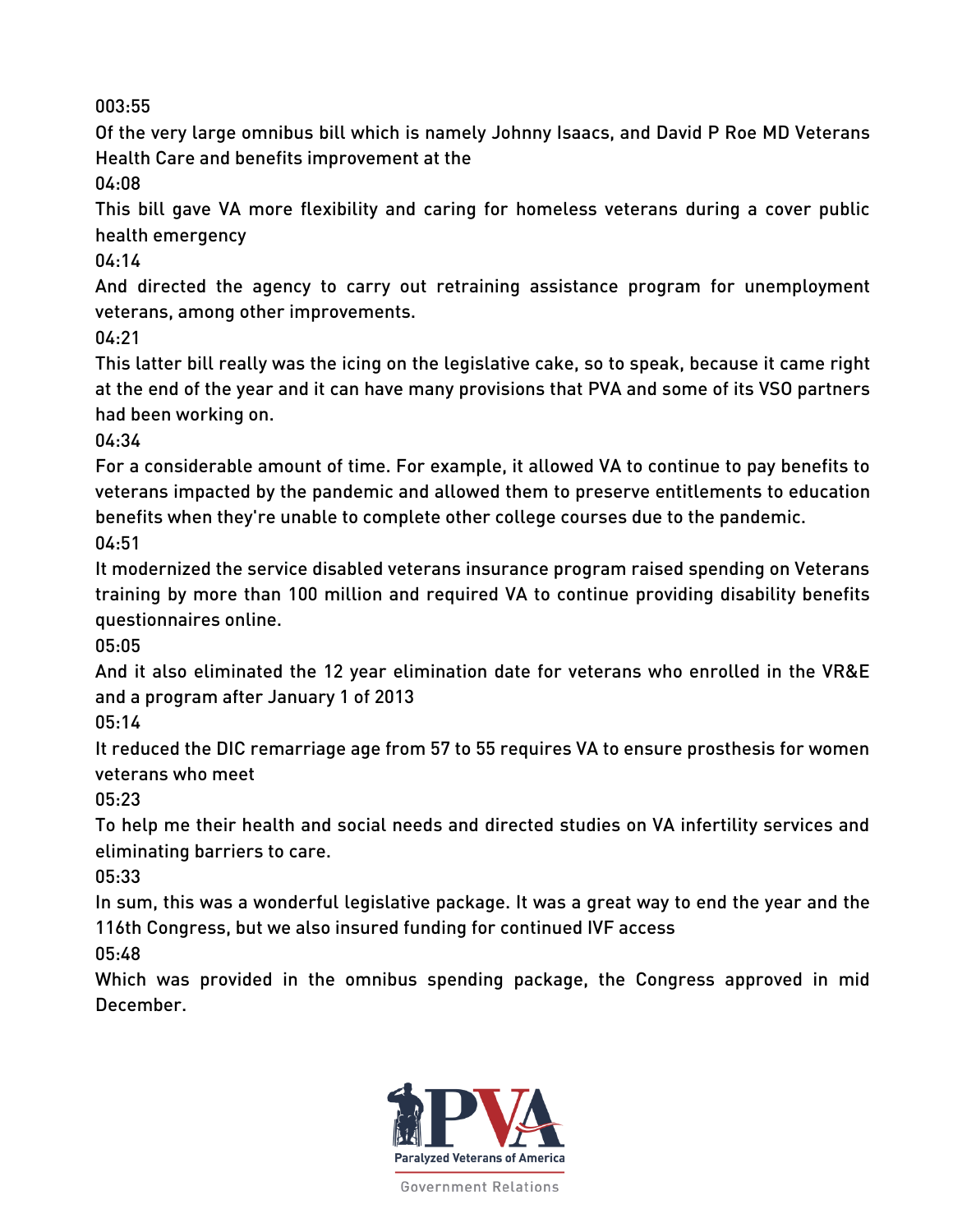And PVA was also heavily involved in the successful effort to include language in the fiscal year 2021 National Defense Authorization Act that added bladder cancer hyperthyroidism and parkinsonism to vas list of conditions that are presumed to be related to Agent Orange exposure.

06:13

And then finally, we were able to get bills introduced in both the House and Senate that would repeal VA's ban on providing IVF services and then expand them.

06:25

It would allow veterans to receive an Auto Grant every 10 years

06:31

And another that would make surviving spouses of veterans who died from ALS eligible to receive additional compensation, which is more commonly known as the DIC kicker. 06:42

Unfortunately, none of these bills achieve the level of support that was necessary for passage in either chamber.

06:49

But we're already working to get them enter reintroduced into the 117th Congress. So where we can we can pick up where we left off and try to advance some of them in the coming year. user avatar

Heather Ansley

07:02

Well, thanks. Morgan. That was certainly a lot of accomplishments in a lot of legislation that was passed. And you know, I think that's a good point to note that sometimes just 07:16

Introducing a piece of legislation can get a federal agency to do something that they already have the power to do but maybe they just don't want to do it for whatever reason. 07:27

And that was the case with the Ryan Kuhls and Paul Bene legislation that Congress approved last summer. The original version of that bill that we had helped to prepare 07:39

Contain language directing VA to prioritize SHA claims for veterans that are diagnosed with ALS.

07:46

For those of you may not know ALS. If you meet the in service requirements is always service connected for veterans and at the 100% level.

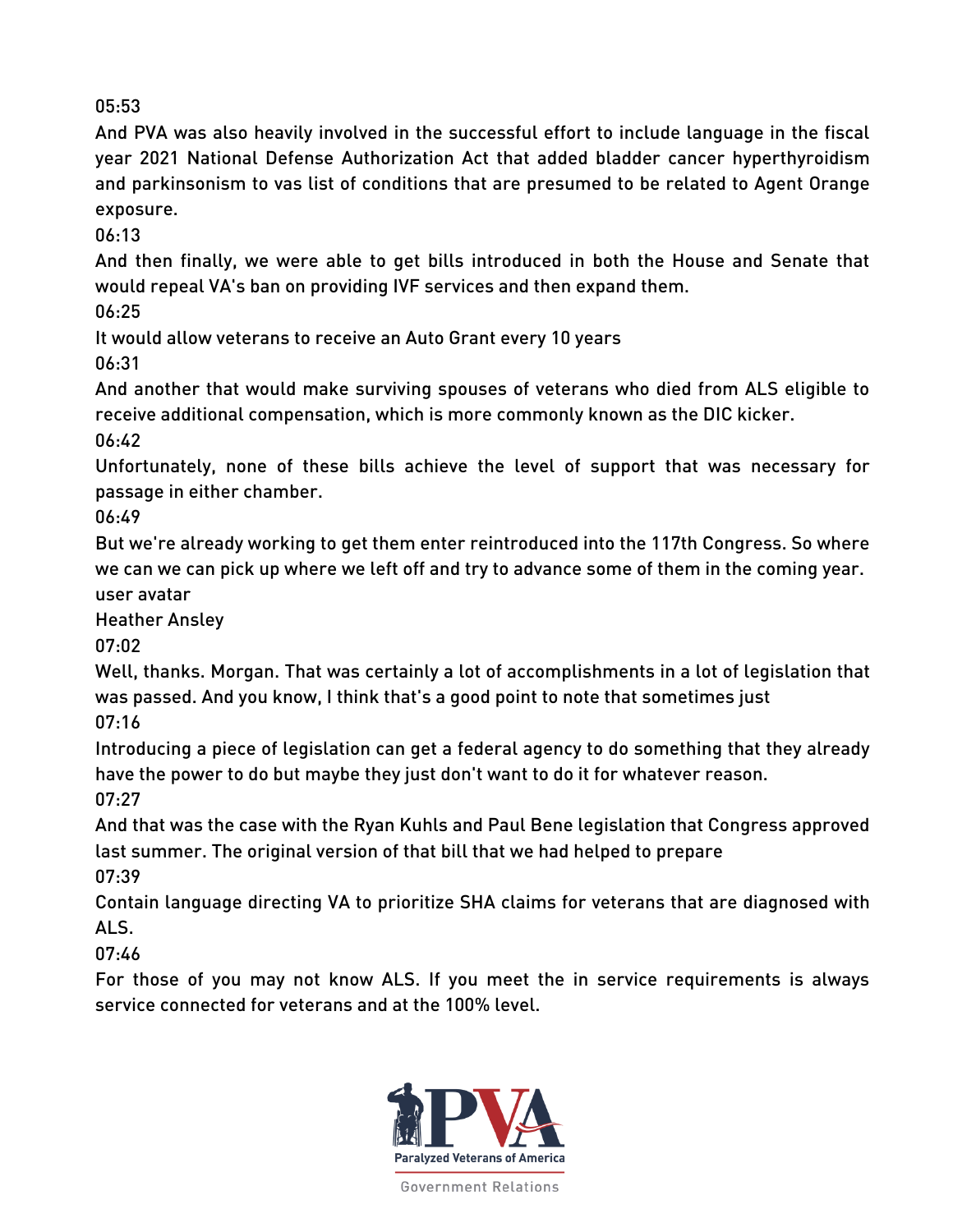And provides access to the ancillary benefits like the Specially Adapted Housing program and we are glad that VA eventually

08:04

Saw that situation and did move to begin to prioritize those claims we we know that there's still more work to be done to make sure that a

08:14

ALS veterans of particular get their housing adaptations done in a timely manner, but we are glad that VA is recognizing the need to move more quickly.

08:25

So as a result that language actually was not in the final legislation that passed, but nonetheless, we hope that it will help to move us forward in our goal, which is to make sure that ALS veterans.

08:39

Who are in particular needing the adaptations quickly are able to get them.

08:47

As soon as possible.

08:51

Of course, now that we've talked about last year's goals and some of our accomplishments 08:56

Let's take a look at some of the things that we're working on for this year and for the 117th Congress, as I mentioned, the 117th Congress began this month.

09:08

So all of the bill that were previously introduced if they didn't become law, they are no longer viable. So all of those bills have to be reintroduced

09:19

And we certainly have a lot of work ahead of us. But we believe that we have some good opportunities this year so Morgan. Can you tell us a little bit about some of the goals for the 117th Congress

Morgan Brown

09:33

Absolutely. In many cases, you're going to see that these are much like last year's goals. 09:39

And of course, one of PVA perennial efforts has to improve the health care system and it's available services. And one of the key ways that we do this is to preserve access to VA specialized services.

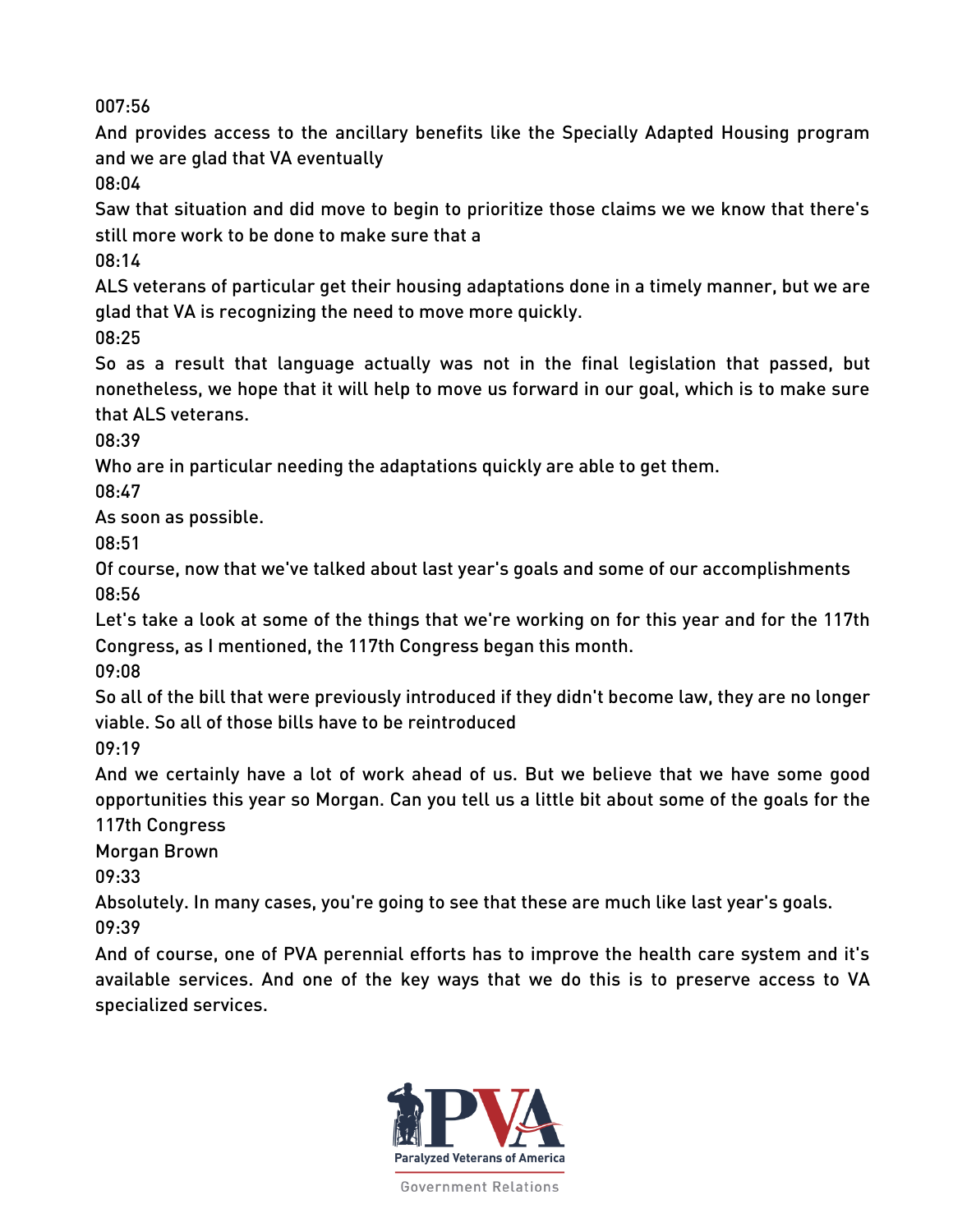Congress must preserve access to VA specialized services, including the spinal cord injury and disorder system of care and provide the funding necessary to ensure their continued success.

10:06

But lawmakers most also ensure proper staffing of VA specialized services by ensuring that the department has the authority to provide additional pay compensation retention incentives to make the VA more competitive with the private sector.

10:22

Will also be working to expand access to VA's long term services and supports.

10:28

By asking Congress to conduct oversight of VA is implementation of the expanded program of comprehensive assistance for family caregivers, otherwise known as the caregiver program to ensure that eligibility determinations are consistent and the appeals process is fair, just an expedite

10:47

Implementation of face to

10:50

As well by October 1 of this year, the lateral move would allow eligible veterans, regardless of what era, they served in to participate in the program.

11:01

Will also be asking Congress to help maintain a safe margin of Community Living Center capacity for veterans with SCI/Ds, by providing increased funding for related construction projects.

11:15

Once again will be pressing Congress to increase access to IVF beginning with a repeal on the ban of the services and make

11:24

Regular part of the medical benefits package that's available to veterans. We will also ask VA to provide additional assistance reproductive technology, including IVF surrogacy gamma donation at VA for any veteran enrolled in VA, health care.

11:44

In fact, we expect legislation addressing this particular issue to be reintroduced in the House. Any day now.

11:51

Will also be asking Congress to enhance care for women veterans with SCI/D. There's a lot more

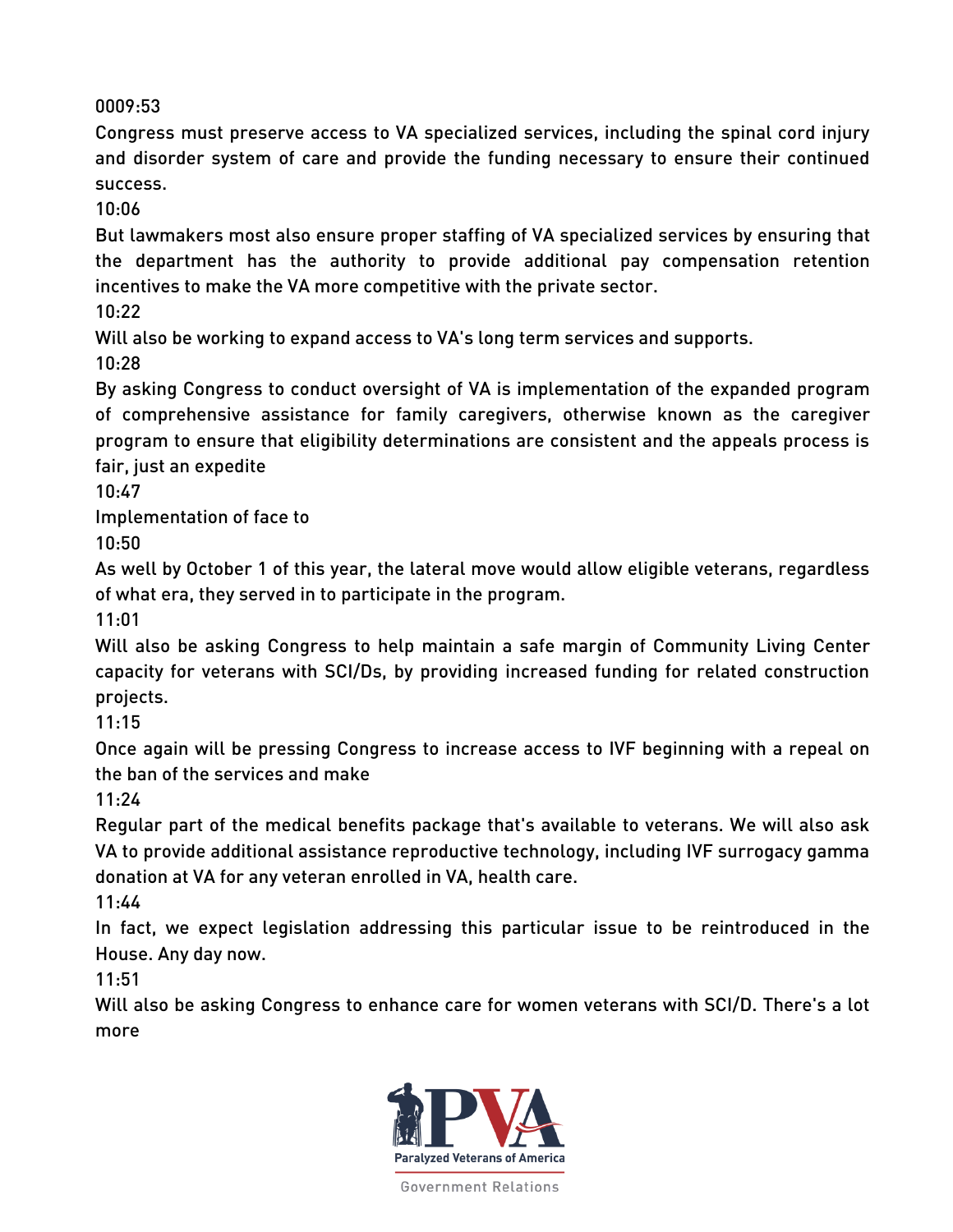women entering the military service in the US, there are many more women veterans in Congress must ensure the VA is

12:06

Able to fully meet the needs of women veterans with catastrophic disabilities, by considering their unique needs and developing programs and services.

12:15

targeted towards the broader women veteran population. In fact, last year PVA was able to 12:21

help raise congressional awareness of many of the challenges our members face in accessing care through regular participation in the House Veterans' Affairs Committees test for some women veterans.

12:33

Which has been reauthorized for the new Congress and we expect that task force to hit the ground running soon. And once again, we hope to make significant gains that will benefit women veterans with catastrophic disabilities.

12:48

We will continue to ask Congress to strengthen benefits for catastrophically disabled veterans.

12:53

By asking Congress again to increase the number of times eligible veterans can access the automobile allowance grant and ensure that veterans receive appropriate

13:03

reimbursement for automotive adaptive equipment.

13:07

We also want them to give VA, the authority to provide greater assistance to veterans who have non service connected injuries, so they can receive the same type of adaptive automobile equipment.

13:17

As veterans, whose disabilities or service connected. Currently, the department assist them with ingress and egress only

13:25

And our newest goal is raising the amount of funding available through VA's home improvements and structural alterations grant

13:33

To improve access to housing adaptations for all catastrophically disabled veterans.

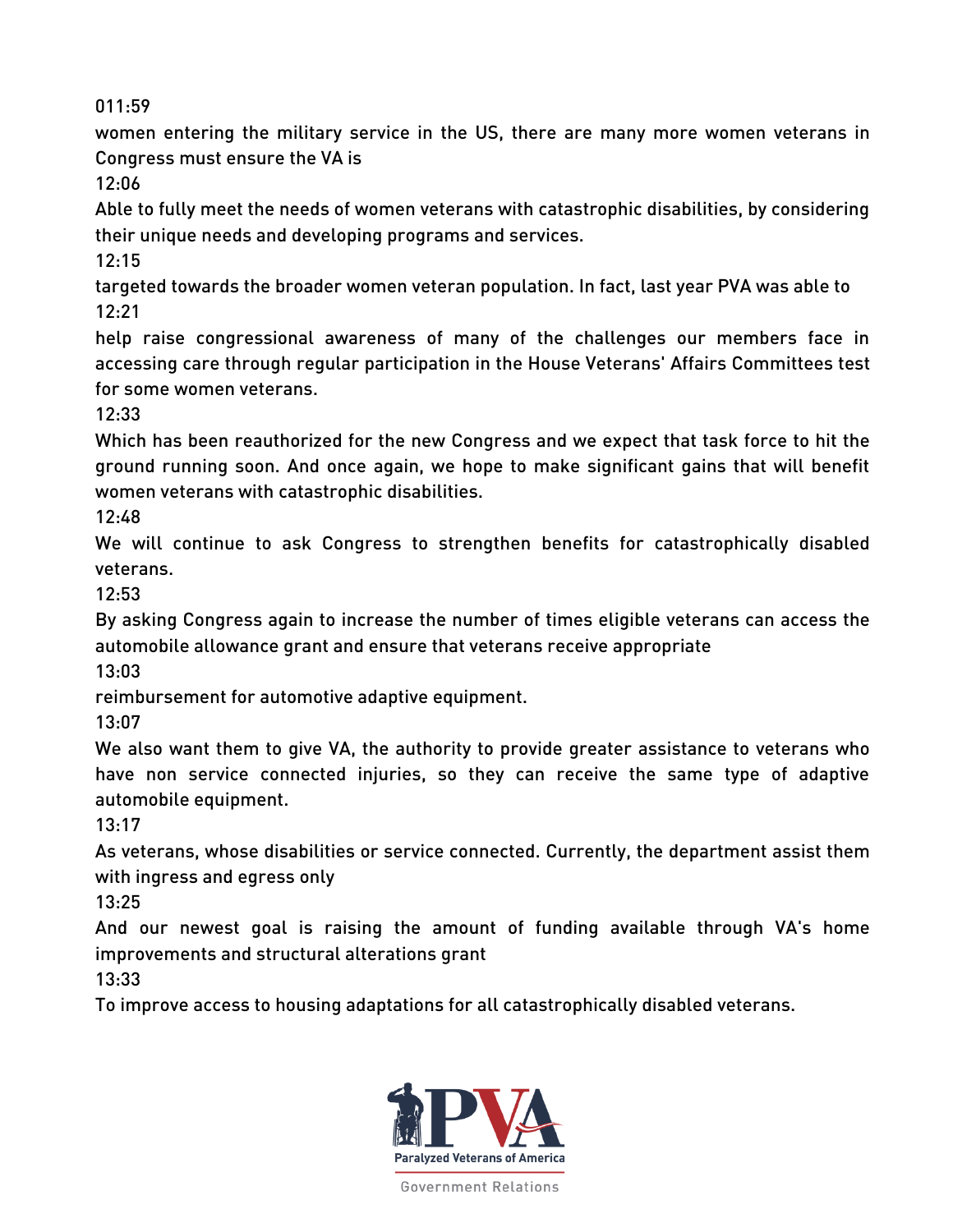HISA grants help veterans and servicemembers make medically necessary improvements and structural alterations to the primary residence, for example, they could be used to help 13:49

Widen entrances and make exits more accessible. They could allow access to the kitchen or bathroom, improve plumbing, or even electrical systems for medical necessary equipment. 14:03

The grant currently has a lifetime limit of \$6800 for those with service connected disabilities and \$2000 for those with non service connected disabilities.

14:13

But these rates haven't been raised 11 years and but certainly the cost of remodeling and building have so we're urging Congress to raise them to ensure this appropriate important benefit fulfills its intended purpose.

14:28

And then finally, arguably one of PVA most important efforts is to enhance benefits for surviving spouses of catastrophically disabled veterans.

14:37

Here, Congress must ensure veterans who die from ALS receive the full benefits there do 14:45

Once again will be seeking the reintroduction of the justice for ALS Veterans Act, which would allow surviving spouses to receive an additional \$284.50 cents a month in dependency and indemnity compensation of benefit is commonly referred to as the DIC kicker. 15:03

Normally spouses qualify for the enhanced benefit if the veteran was for eight years, up until the time of the death in received or was entitled to receive a total disability rating. 15:15

But because the average life expectancy for a person with ALS is two to five years, many of these spouses rarely qualify for the additional DIC benefit.

15:25

VA's policy fails to recognize the significant sacrifices these veterans and the spouses have made for this country and we will be asking Congress to extend this benefit. 15:36

To the spouses. So that's a quick overview of what we have planned right now. Heather, do you have or would you like to talk about any next steps or additional considerations.

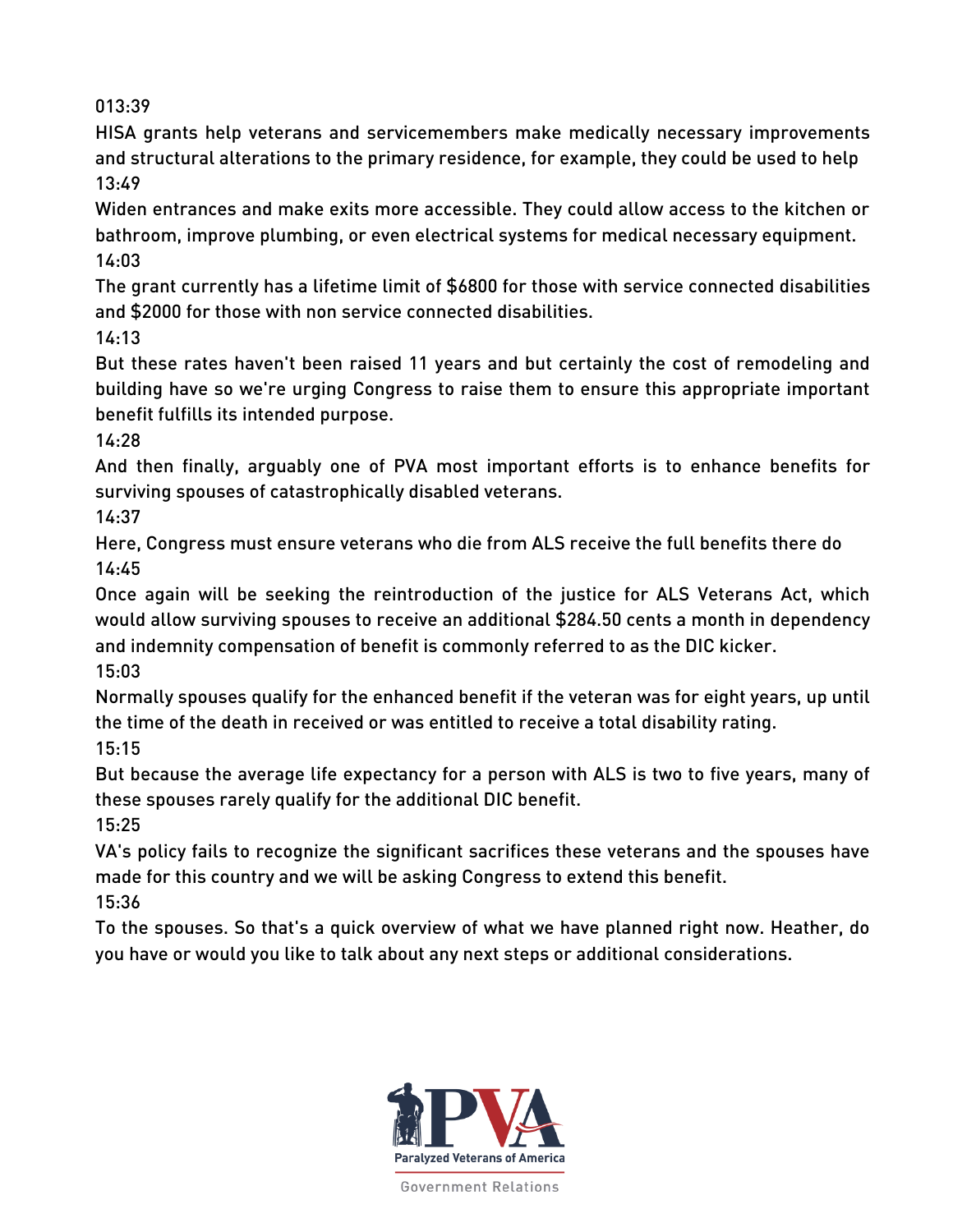Heather Ansley

15:49

Thanks Morgan for going over our priorities as you mentioned, there are some that are new and some that we have to come back and work on. Certainly, it can take

15:59

A long time to get legislation through Congress. So we are excited to jump in. Once again, now that we look at.

16:09

All of these priorities that we have for the year, we have to think about what the environment is on Capitol Hill and what the the obstacles are that we might face.

16:21

Of course, we have political instability, as we have seen recently a pending impeachment trial in the Senate.

16:30

House and Senate committees that have not yet held organizational meetings the control of the Senate has recently changed this with the inauguration of

16:43

Now, President Biden with Vice President Harris being the tie breaking vote in a 50/50 Senate on our Veterans' Affairs Committees.

16:55

We have a lot of new committee staff that will be working with. And of course, we have the continuing uncertainty surrounding covid-19 and continued operation in a

17:10

virtual environment and just lots of changes and challenges as we head into into this year. It looks like the IVF legislation will be coming up first.

17:22

Again, we expect the reintroduction of of one or more bills addressing this issue soon and we're currently working with committees staff and the individual

17:34

Bill sponsors to get the auto grant legislation and also the DIC kicker bill that we mentioned for ALS widows introduced as well.

17:46

We are going to need a new sponsor for the house version of the the justice for ALS Act because the previous one was not reelected.

17:55

So that's something that will be focused on. And over the past few months, we have been working with

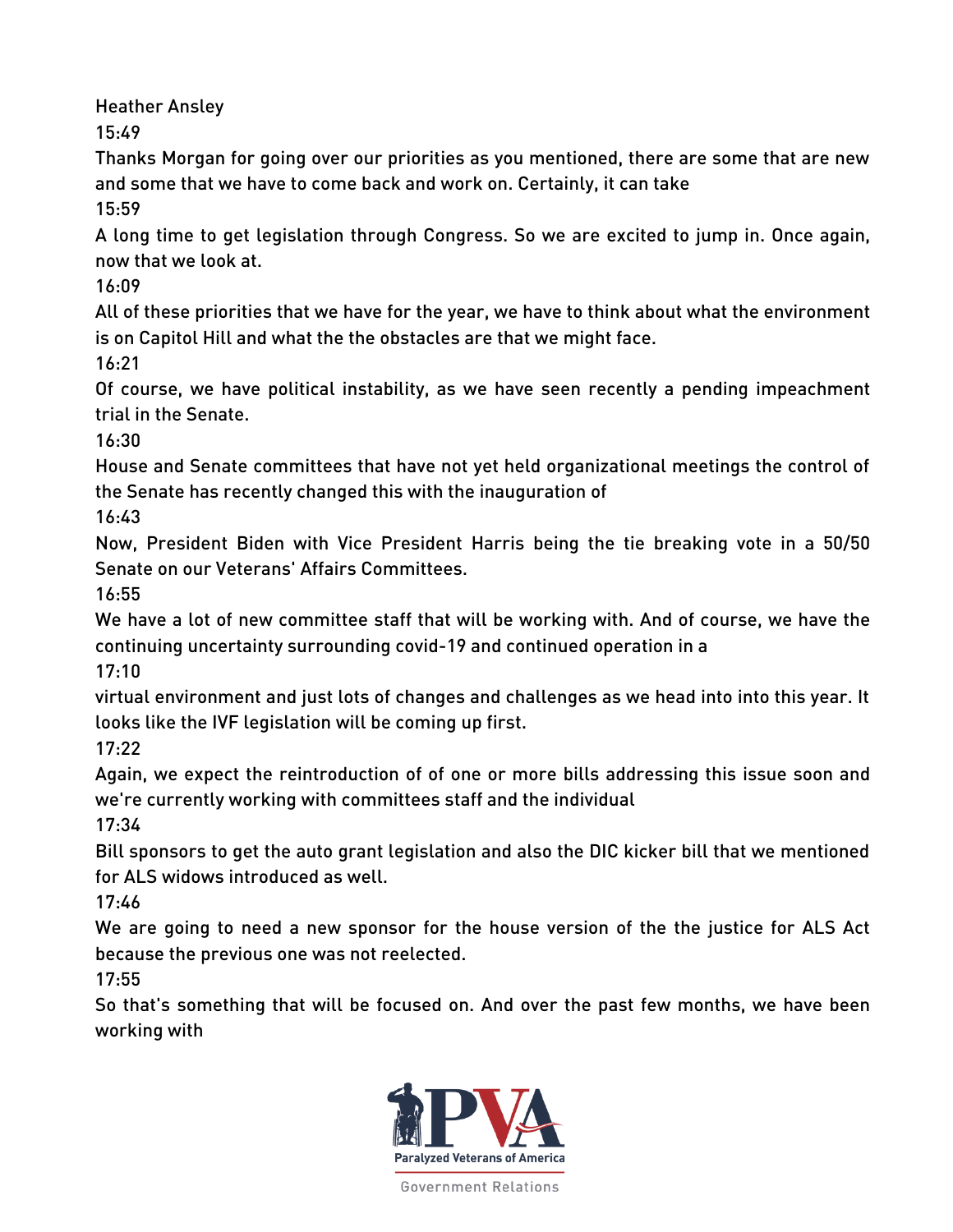The Veterans' Affairs Committee staff to develop legislation that's addressing the adaptive automotive

18:09

Equipment eligibility and, more recently, the discussions on the language we might want in a piece of legislation addressing the HISA grant program.

18:19

So we're hopeful that some standalone bills on both of those issues will be reintroduced sometime this year. And of course, having those bill numbers and titles is important. 18:35

So that we can then take action and let our members of Congress know about our support for them.

18:42

So one of the exciting things that PVA has done is last year we we launched our voter voice tool.

18:50

And it is a grassroots advocacy tool that really helps us to be able to connect with PVA MEMBERS, YOUR FAMILY MEMBERS, YOUR caregivers and have them weigh in with their members of Congress, the White House.

19:06

On issues that are important to PVA and it's a very efficient way to do so with a couple of clicks.

19:16

With your information you can send a personalized letter to your members of Congress, letting them know that you support a particular bill or action or maybe even oppose the particular bill or action depending on PVA's stance on the issue.

19:33

We will be focused. Of course on bills that correspond with our legislative priorities.

19:40

But there may be other things that we include as well. You'll also be able to see PVA's position on bill. And also, who in Congress is supporting those measures.

19:52

And this will give us a great opportunity to be able to try to influence the outcome of passage of that legislation.

20:02

We already had the opportunity to use it last year with the special adaptive housing bill the Ryan Khuls and Paul Bene legislation to get that over the finish line, and then I'll also once again.